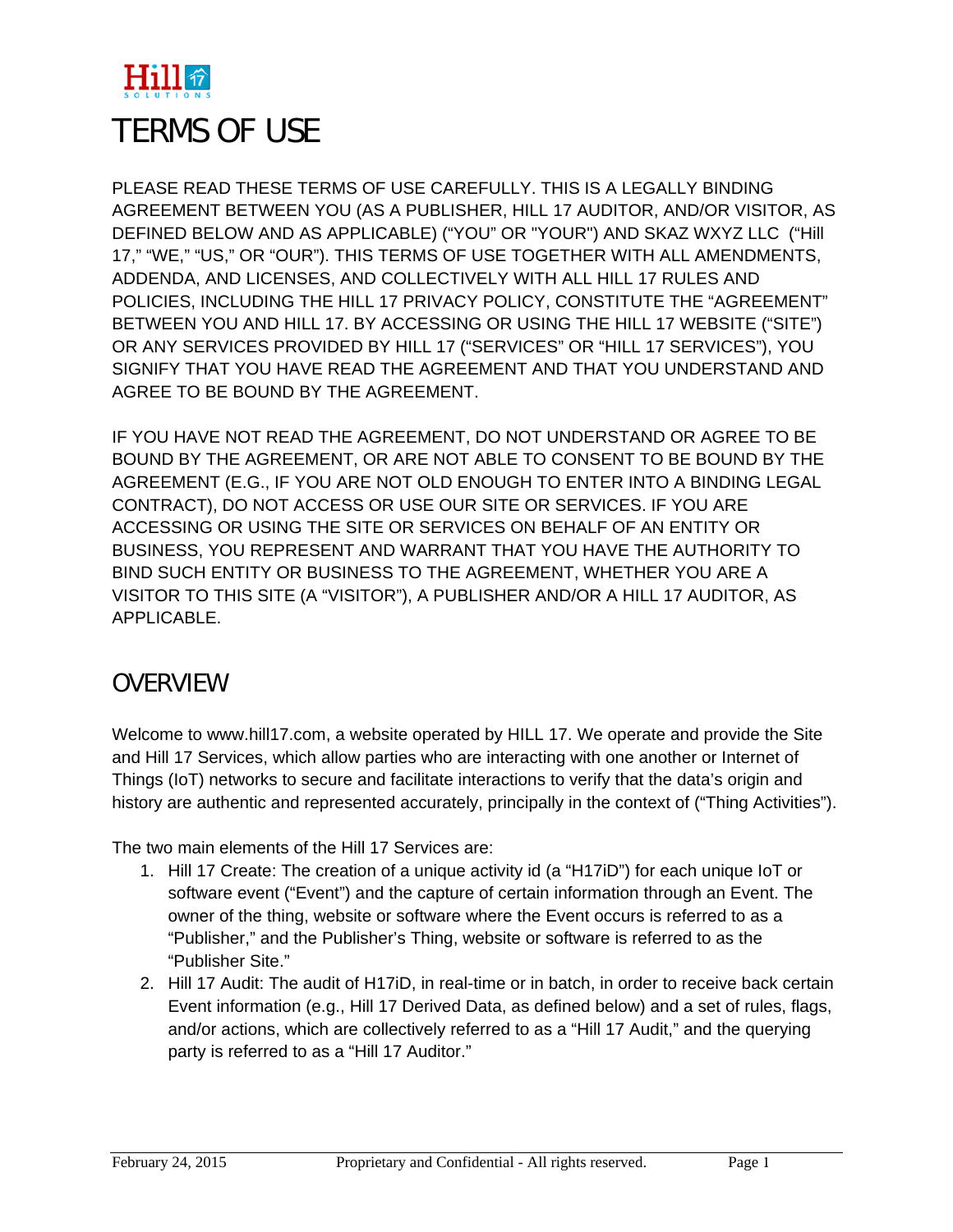

#### 1. Hill 17 CREATE

(a) General. When we refer to "Hill 17 Create," we mean the process whereby a Publisher implementing the proper software code utilizes the Hill 17 Services to capture certain information about an Event on a Publisher Site and create a unique H17iD associated with that Event that is returned to the Publisher. Subject to the terms and conditions of this Agreement, as a Publisher, you may utilize Hill 17 Create on your own Publisher Sites where you desire to have a H17iD created for each Event. We will provide you with customized scripts and instructions that allow you, as a user of H17iD Create, to install on your Publisher Sites the means for providing the Services.

(b) Raw Event Data and Hill 17 Derived Data. By using the Hill 17 Create Service as a Publisher, you agree that we may store information that we have associated with the particular H17iDs created on your Publisher Sites, provided the information is allowed to be stored according to our Privacy Policy. We refer generally to two primary sets of data:

(i) Raw Event Data. We capture certain data from Events which are not made public ("Raw Event Data"), which include, but are not limited to, event history information, the URL or source where an event was generated, Publisher's account number, Publisher name, referrer URL, and information that is entered by end users of Publisher Sites ("End Users"). UNDER ORDINARY CIRCUMSTANCES AND NORMAL OPERATION, H17iD SERVICES DO NOT EXPOSE RAW EVENT DATA TO ANY THIRD PARTY OTHER THAN CERTAIN OF OUR THIRD PARTY PARTNERS WHO ARE UNDER AN OBLIGATION TO KEEP THE RAW EVENT DATA CONFIDENTIAL AND WHO USE IT ONLY TO GENERATE Hill 17 DERIVED DATA FOR OUR PROVISION OF HILL 17 SERVICES.

(ii) Hill 17 Derived Data. If you elect to share a H17iD with a third party, and that third party or any other party with whom that H17iD is shared is a Hill 17 Auditor utilizing the Services to perform a Hill 17 Audit, we will return to the Hill 17 Auditor what we refer to as "Hill 17 Derived Data." Hill 17 Derived Data are derived from, but do not include, Raw Event Data. Hill 17 Derived Data, for example, include but are not limited to, H17iD authenticity indicators, event age, event data integrity, event origin, consumer origin, H17iD velocity, consumer velocity, event lineage, and event duplication. A broader set of examples and descriptions of Hill 17 Derived Data is available within the secure area of our Site ("Hill 17 Member Portal"). If you do not wish for a third party to perform Hill 17 Audits on H17iDs that you have created or received from another party, you may (i) cease to share such H17iDs with that third party, or (ii) block certain Hill 17 Derived Data as part of the Hill 17 Audit response.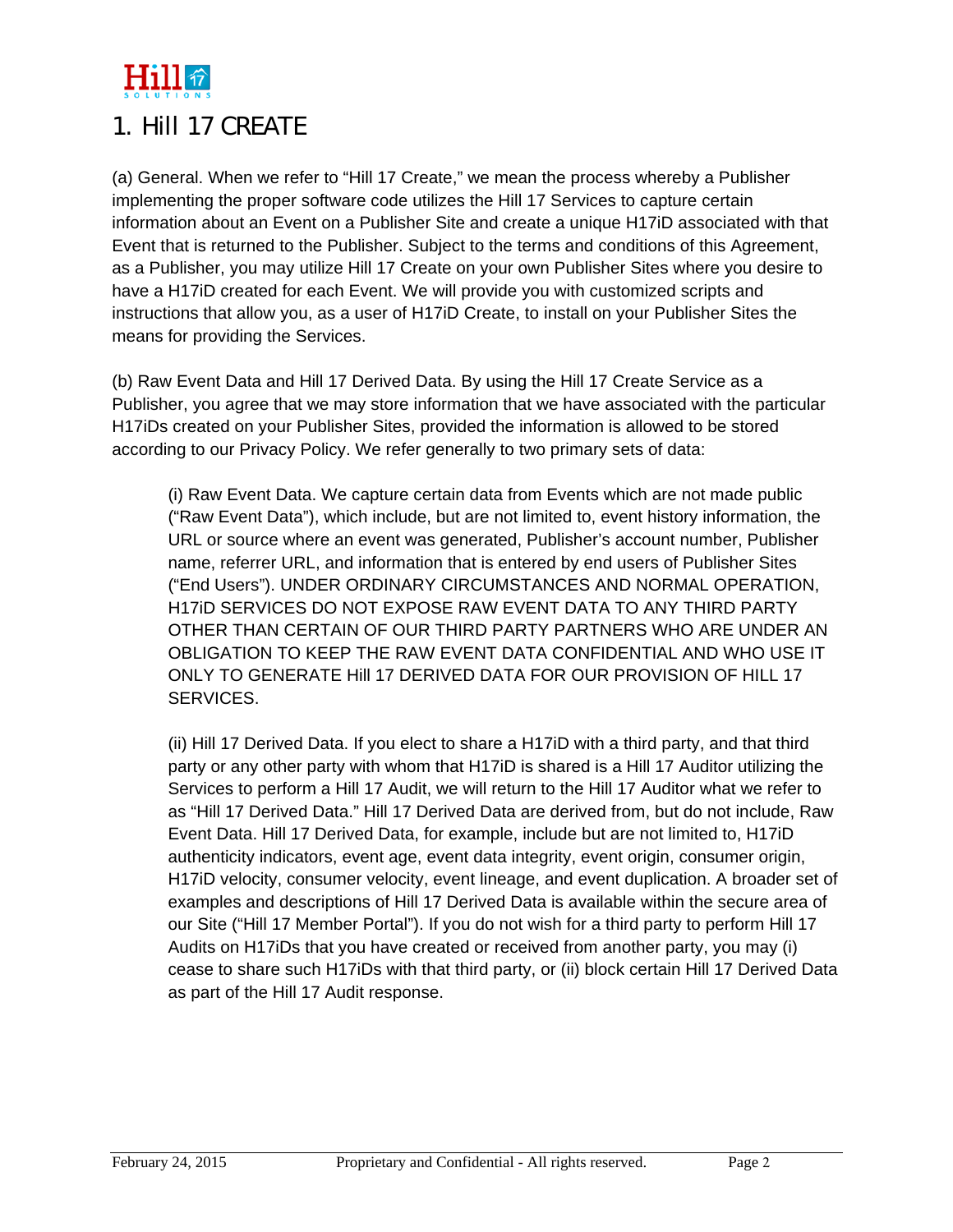

#### 2. Hill 17 AUDIT

(a) General. If you subscribe to the Hill 17 Audit Service, we will provide you with a customized set of instructions that allows you to query one or more H17iDs in a Hill 17 Audit, on a one-byone real-time or batch basis.

(b) Third-Party Applications. Within the Hill 17 Member Portal, you will have access to thirdparty applications or services. Such third-party applications and services will have their own terms of use and fees, which you must agree to in order to utilize such applications and services. We do not control such third-party terms and fees. If you do not agree to such thirdparty terms and fees, you may not be able to utilize all features and functionality of the Hill 17 Services.

# 3. HILL 17 ACCOUNTS

If you are a Publisher and/or a Hill 17 Auditor, we require that you create an account. You can create an account by following the registration instructions provided on the Site. If you choose to create an account, you agree to provide only true, current, accurate, and complete registration information and to keep that information true, accurate, and up-to-date. Each registration is for your personal use or for the use by the company the Site and Services.

# 4. OWNERSHIP AND Hill 17 LICENSES

(a) Our Technology. You understand and acknowledge that the software, code, proprietary methods, and systems used to provide the Site, the Services, and the code provided by us that enables the installation of Services ("Downloadable Code"), as well as any and all copies, modifications, enhancements, and derivative works thereof, are: (i) copyrighted by us and/or our licensors under United States and international copyright laws; (ii) subject to other intellectual property and proprietary rights and laws; and (iii) owned by us or our licensors. Collectively, the Site, the Services, the Downloadable Code, and any and all copies, modifications, enhancements, and derivative works thereof are referred to as "Our Technology." This Agreement confers no title or ownership in Our Technology and is not a sale of any such rights.

(b) License Grant and Restrictions. Subject to the terms of this Agreement, we hereby grant to you as a Publisher and as a Hill 17 Auditor a limited, revocable, non-exclusive license to access and use, and reproduce strictly as necessary to access and use, Our Technology for the purpose of accessing and using the Site and Services as contemplated by this Agreement with the understanding that this right is personal to you and may not be sub-licensed or transferred to any other party. Except as specifically allowed in this paragraph, the limited license granted in this Section is subject to the following restrictions:

(i) Our Technology may not be modified, reproduced, republished, posted, displayed, performed, transmitted, sold, offered for sale, or redistributed in any way without our prior written permission and the prior written permission of our applicable licensors.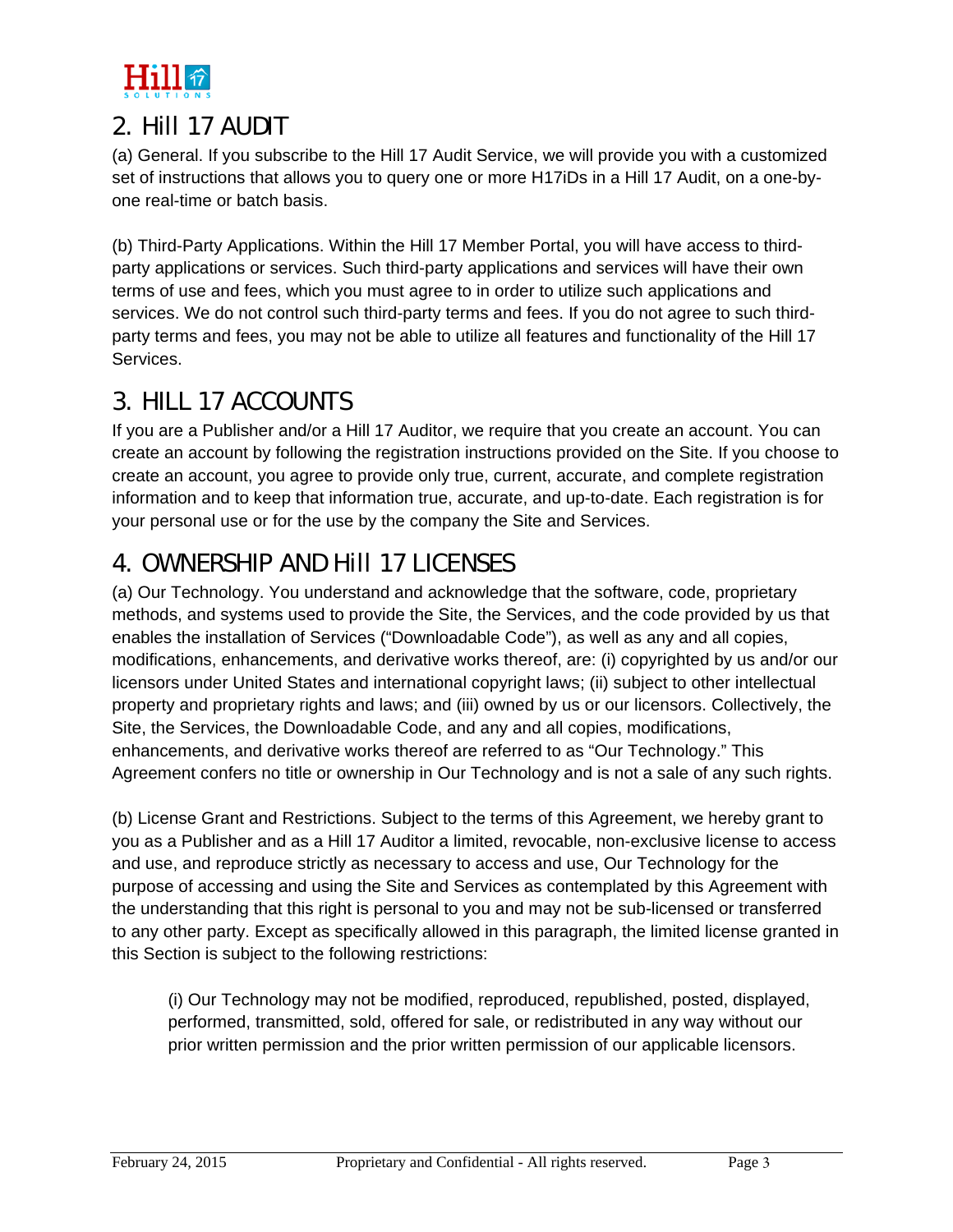

(ii) Unless expressly stated otherwise, all licenses to software included in Our Technology are to machine-readable object code of such software. No license is granted in the source code of any software.

(iii) You may use Our Technology only in strict compliance with the terms of this Agreement, including any applicable addenda, statements of work, or orders that are accepted by Hill 17.

(iv) You shall not provide, license, sublicense, sell, resell, distribute, rent, lease, lend, or permit access to or use of Our Technology to anyone other than authorized users within your organization. You shall use best efforts to safeguard Our Technology so as to insure that no unauthorized party has access to Our Technology and that no unauthorized party makes any unauthorized copy of Our Technology. You shall not use Our Technology for any timesharing or service bureau purposes or otherwise use or allow the use of Our Technology for the benefit of any third party other than as expressly permitted by Hill 17 in writing.

(v) You shall use best efforts to assist Hill 17 in identifying and preventing any unauthorized use, copying, or disclosure of Our Technology or any portions thereof or any of the algorithms or the logic contained therein. You shall advise Hill 17 immediately in the event you learn, or have reason to believe, that any party to whom you have given access to Our Technology has violated, or intends to violate, the terms of this Agreement or an applicable addendum or order accepted by Hill 17 under this Agreement, and you shall cooperate with Hill 17 in seeking injunctive or other equitable relief in the name of you or Hill 17 against any such person.

(vi) You shall not, and shall not permit any third party to, decompile, disassemble, reverse engineer, create derivative works of, attempt to discover any source code or underlying ideas or algorithms of, or modify Our Technology in any way, without the prior written consent of Hill 17, except and only to the extent that such activity is expressly permitted by applicable law notwithstanding this provision.

(vii) You must abide by and shall not remove or alter any copyright notice, any other notice, any information, or any restriction that appears in connection with Our Technology.

(viii) Except as otherwise expressly permitted under this Agreement, you shall not have any rights to use Our Technology, in whole or in part, for any other use or purpose whatsoever and any right not expressly granted to you under the terms of this Agreement shall be reserved to Hill 17 and its licensors.

(ix) You shall be solely responsible to Hill 17 for the observance and compliance with all terms and conditions of this Agreement by your employees, contractors, service providers, agents, and any other third party who has been permitted access Our Technology as a result of your action or inaction.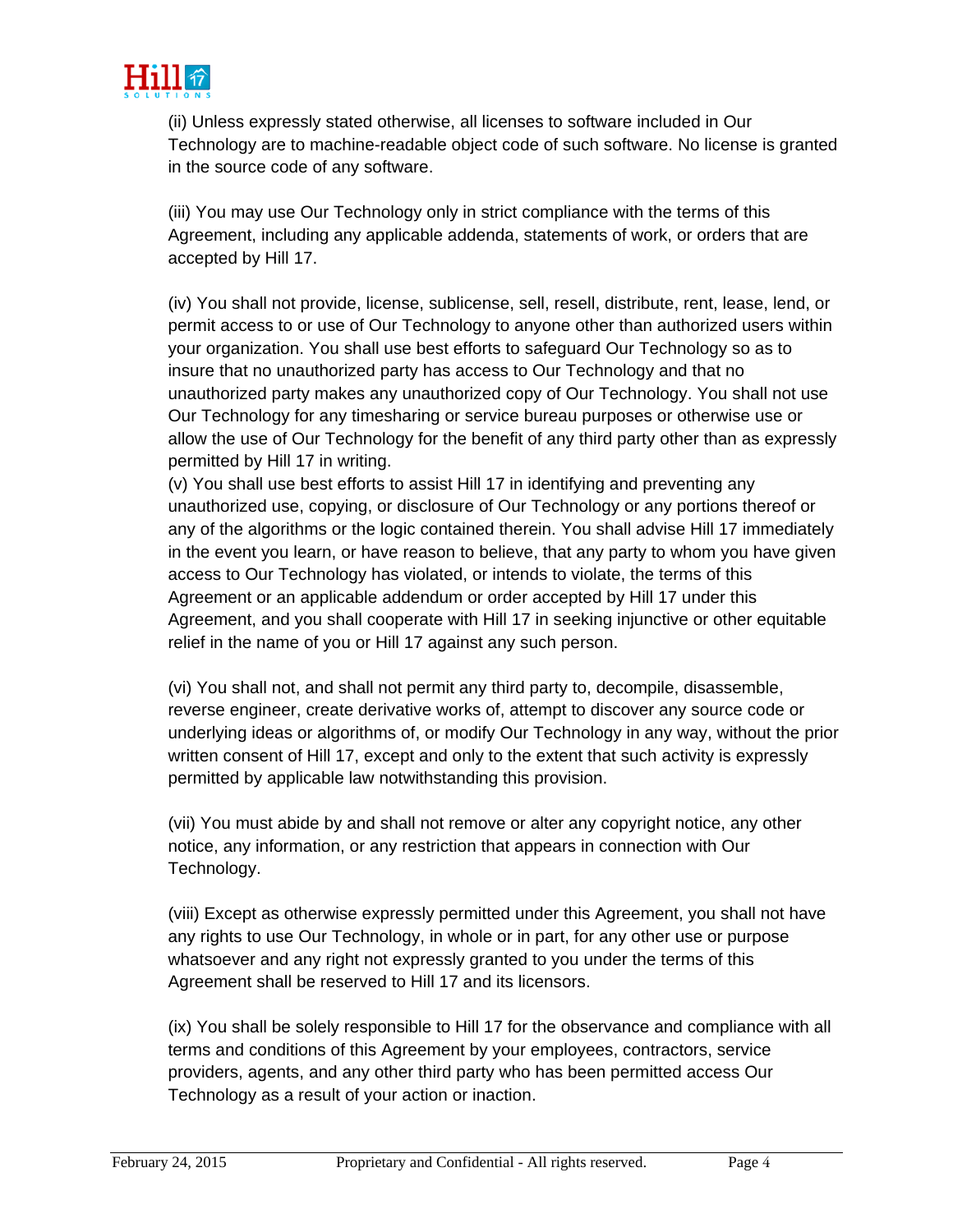

(x) You assign any rights you have or may have in any modifications, enhancements, and derivative works of the Site, the Services, and the Downloadable Code that are made by or on behalf of you, whether such modifications, enhancements, and derivative works are permitted by this Agreement or not. If required, you specifically agree that you will obtain, at Hill 17's reasonable request, the execution of any instrument that may be appropriate to assign these rights to Hill 17 or perfect these rights in Hill 17's name. Hill 17's rights to modifications and enhancements of the Site, the Services, and the Downloadable Code are not an implied license to you to make any modifications or enhancements to the Site, the Services, and the Downloadable Code.

#### 5. PRIVACY AND CONFIDENTIALITY

(a) Privacy. We know that your privacy and the security of your information are important. For this reason, we have a Privacy Policy available on our Site that describes our collection, use, sharing, and protection of information.

#### (b) Confidentiality.

(i) "Confidential Information" of a party shall mean information of a disclosing party, whether commercial, financial, technical or otherwise, disclosed to a recipient party and whether disclosed orally, in documentary form, by demonstration or otherwise, which is contained in any form whatsoever (including without limitation data, drawings, films, documents and computer readable media), and any and all derivations and copies of any of the foregoing, and which is marked or otherwise designated to show expressly or by necessary implication that it is confidential or proprietary to the disclosing party. In addition, with respect to Hill 17, our structure, our organization, Our Technology, the Site and the Services are the Confidential Information of Hill 17.

(ii) The recipient party will not disclose Confidential Information of the disclosing party to any third party without the disclosing party's express written consent, nor use any Confidential Information except as may be necessary to provide or use the Site or the Services.

(iii)The recipient party will protect the Confidential Information from unauthorized disclosure, dissemination and publication outside recipient party's business organization by using the same degree of care as the recipient party uses to protect its own confidential or proprietary information of a similar nature, but not less than a reasonable degree of care.

(iv) In addition, recipient party shall limit the use of, and access to, Confidential Information only to recipient party's employees, agents, and contractors (i) who have a need-to-know to provide or use the Site or the Services under this Agreement; (ii) who have been notified that such Confidential Information is confidential; and (iii) who are under binding obligations of confidentiality relating to the Confidential Information no less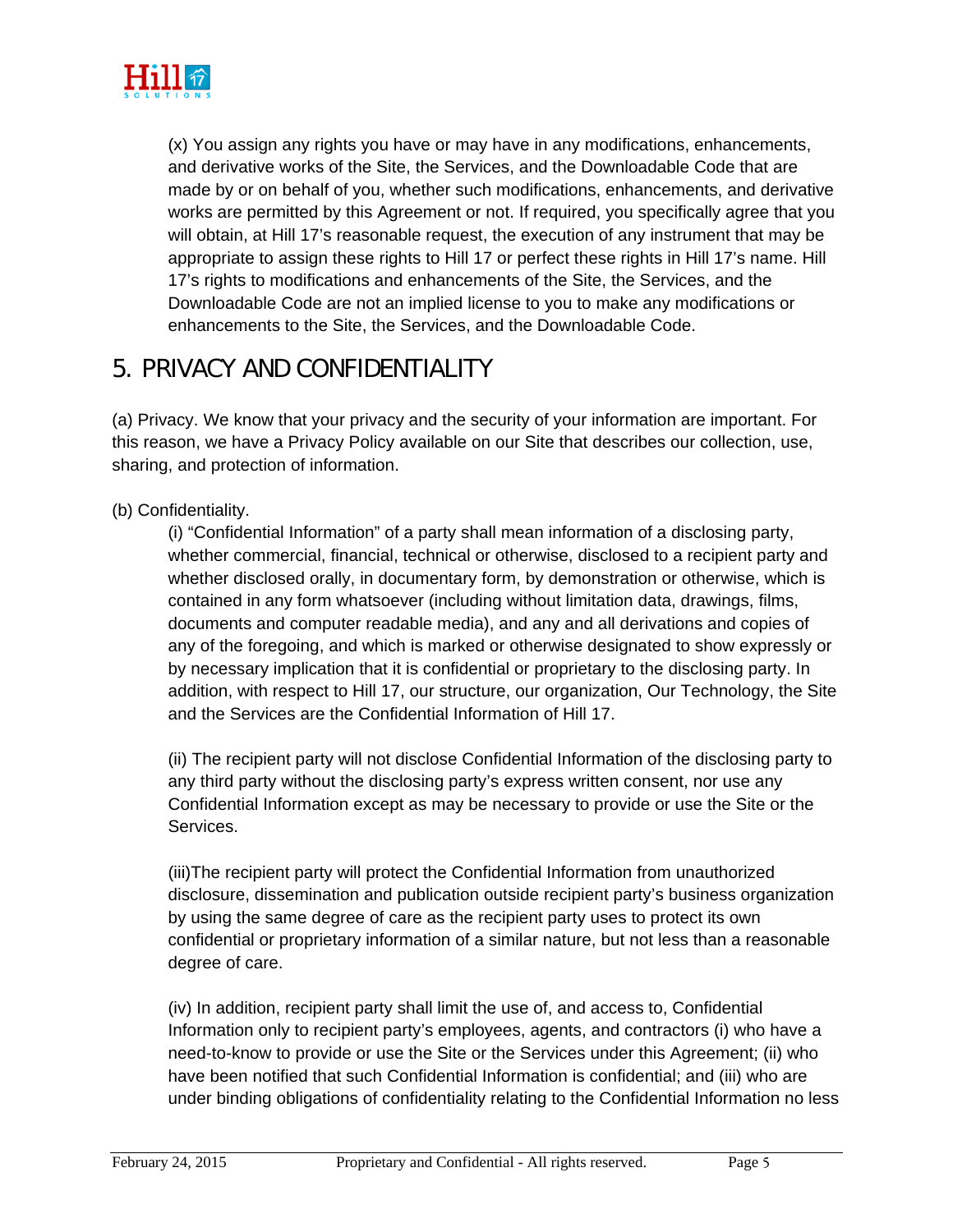

restrictive than those of this Agreement. Recipient party agrees to reproduce disclosing party's proprietary rights notices on any authorized copies in the same manner in which such notices were set forth in or on the original.

(v) Confidential Information shall not include information that:

- 1. is in the public domain at the time of disclosure to the recipient party;
- 2. becomes publicly known through no wrongful act of the recipient party;

3. has been properly and lawfully disclosed to the recipient party by a third party without restriction on disclosure and without breach of any confidentiality obligation by said third party;

4. has been independently developed by the recipient party as demonstrated by written records;

or

5. is required to be disclosed pursuant to law or order of a court of competent jurisdiction, provided however that recipient party notifies disclosing party as soon as reasonably possible, but in any case in advance of any such disclosure, and cooperates with disclosing party in any challenge to such disclosure.

### 6. COPYRIGHT VIOLATIONS

We respect the intellectual property of others, and we ask you to do the same. If you believe that your work has been copied in a way that constitutes copyright infringement, please provide us with the following information:

(a) An electronic or physical signature of the person authorized to act on behalf of the owner of the copyright interest;

(b) A description of the copyrighted work that you claim has been infringed;

(c) A description of where the material that you claim is infringing is located on the Site or Services;

(d) Your address, telephone number, and email address;

(e) A statement by you that you have a good faith belief that the disputed use is not authorized by the copyright owner, its agent, or the law; and

(f) A statement by you, made under penalty of perjury, that the above information in your notice is accurate and that you are the copyright owner or authorized to act on the copyright owner's behalf.

For notice of claims of copyright infringement on the Site or the Services, we can be reached by USPS mail, or by other mailings (FedEx/UPS) to: DMCA Claims, Hill 17 Solutions,107 Gilbreth Parkway, Mullica Hill, NJ 08062, or by email at support@hill17.com. Please note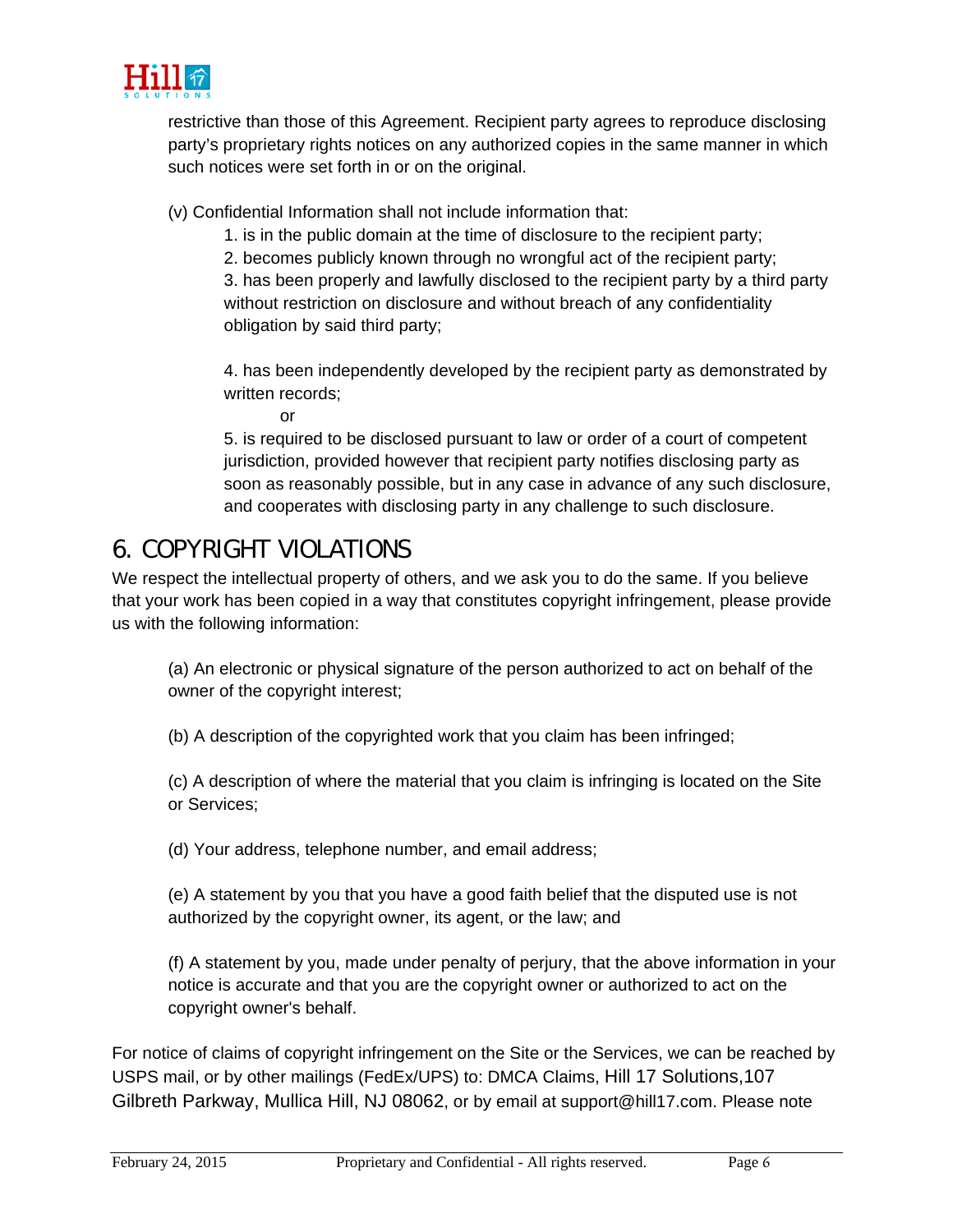

that, pursuant to 17 U.S.C. Section 512(f), any misrepresentation of material fact (falsities) in a written notification automatically subjects the complaining party to liability for any damages, costs, and attorneys' fees incurred by Hill 17in connection with the written notification and allegation of copyright infringement.

# 7. AVAILABILITY OF THE SITE AND SERVICES

It is not possible to operate our Site or Services with 100% guaranteed uptime. Hill 17 will make reasonable efforts to keep our Site and Services operational. However, certain technical difficulties, routine site maintenance and upgrades, and other events may, from time to time, result in interruptions to or outages of our Site or Services.

#### 8. DISCLAIMERS

THE SITE AND SERVICES, AS WELL AS ALL SOFTWARE, MATERIALS, AND TECHNOLOGY USED TO PROVIDE THE SITE AND SERVICES, ARE PROVIDED ON AN "AS IS" AND "AS AVAILABLE" BASIS. TO THE MAXIMUM EXTENT PERMITTED BY LAW, HILL 17, OUR OFFICERS, DIRECTORS, AGENTS, AND EMPLOYEES EXPRESSLY DISCLAIM ALL REPRESENTATIONS AND WARRANTIES, WHETHER EXPRESS OR IMPLIED, ORAL OR WRITTEN, INCLUDING ANY WARRANTIES OF MERCHANTABILITY, FITNESS FOR A PARTICULAR PURPOSE, NON-INFRINGEMENT, ACCURACY, TITLE, QUIET ENJOYMENT, UN-INTERRUPTION, SYSTEM INTEGRATION, AND/OR ANY WARRANTIES ARISING BY COURSE OF DEALING OR CUSTOM OF TRADE.

HILL 17, OUR OFFICERS, DIRECTORS, AGENTS, AND EMPLOYEES MAKE NO WARRANTY ABOUT THE ACCURACY, RELIABILITY, COMPLETENESS, QUALITY, OR TIMELINESS OF THE SITE OR SERVICES, OR THAT PROBLEMS WITH THE FOREGOING WILL BE CORRECTED, OR THAT THE SITE OR SERVICES ARE FREE OF VIRUSES AND OTHER HARMFUL COMPONENTS, OR THAT THEY WILL BE UNINTERRUPTED OR ERROR FREE.

#### 9. LIMITATIONS OF LIABILITY

IN NO EVENT SHALL HILL 17, ITS PARENT, AFFILIATES, OFFICERS, DIRECTORS, AGENTS, OR EMPLOYEES BE LIABLE TO YOU OR ANY THIRD PARTY FOR ANY INDIRECT, SPECIAL, INCIDENTAL, EXEMPLARY, PUNITIVE, OR CONSEQUENTIAL DAMAGES, INCLUDING, WITHOUT LIMITATION, DAMAGES ARISING FROM DELAY, LOSS OF GOODWILL, LOSS OF OR DAMAGE TO DATA, INTERRUPTION IN USE OR AVAILABILITY OF DATA, LOSS OF USE OF MONEY OR USE OF PRODUCTS, LOST PROFITS, REVENUE OR SAVINGS (ACTUAL OR ANTICIPATED), OR OTHER ECONOMIC LOSS ENSUING FROM OR IN CONNECTION WITH THE SITE, SERVICES, OR THIS AGREEMENT.

YOU AGREE THAT YOUR SOLE AND EXCLUSIVE REMEDY FOR ANY CLAIMS ARISING IN CONNECTION WITH ANY VIOLATION BY US OF THE AGREEMENT IS TO DISCONTINUE USING THE SITE OR THE SERVICES. IN THE EVENT THAT A COURT DETERMINES THAT THE PRECEDING SENTENCE IS UNENFORCEABLE, OUR AGGREGATE LIABILITY FOR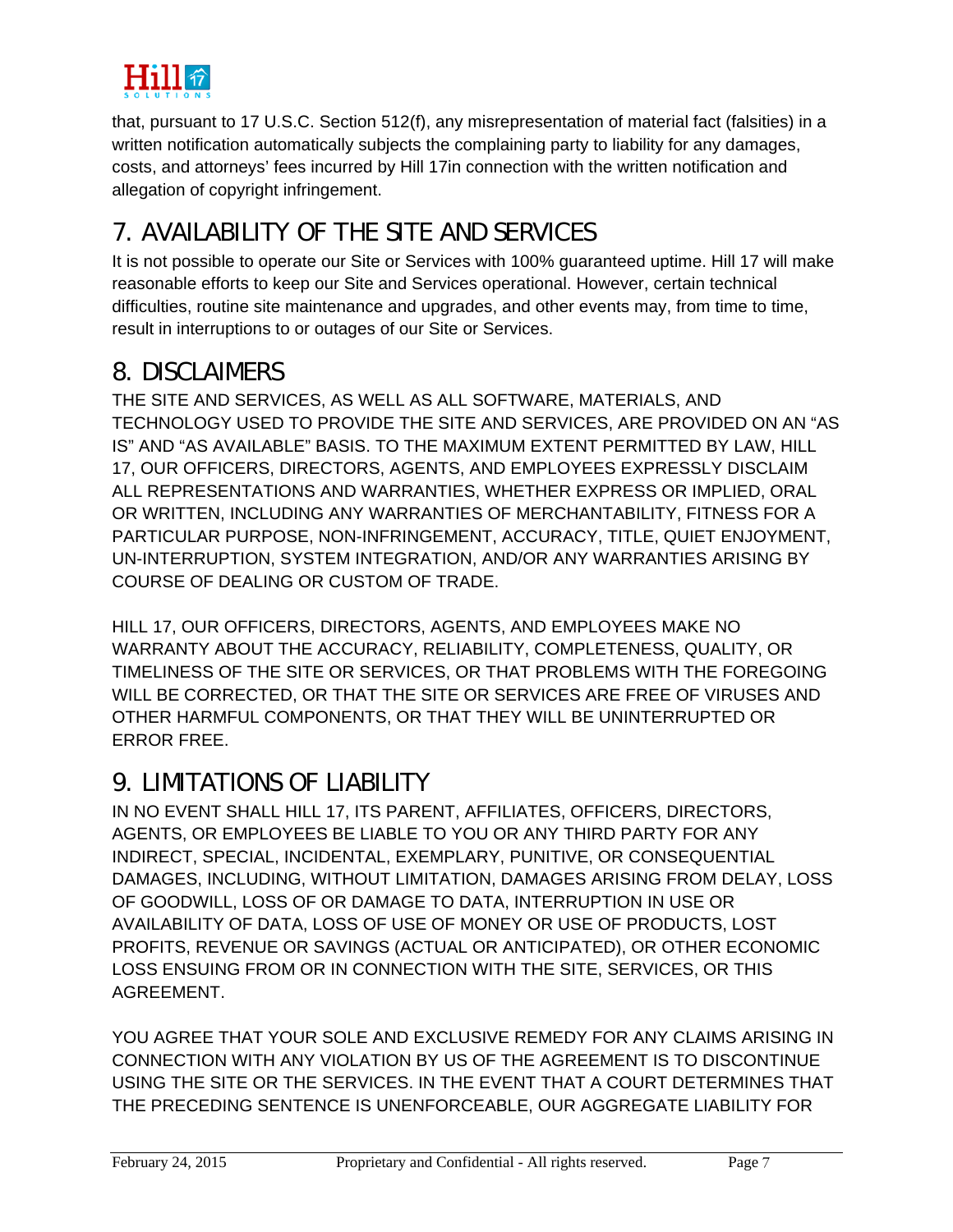

ALL CLAIMS ARISING IN CONNECTION WITH ANY VIOLATION OF THIS AGREEMENT WILL NOT EXCEED THE SUM OF ALL AMOUNTS PAID OR PAYABLE BY YOU TO HILL 17 IN THE SIX (6) MONTHS PRIOR TO THE TIME A CLAIM IS BROUGHT.

YOU AND HILL 17 AGREE THAT ANY CAUSE OF ACTION ARISING OUT OF OR RELATED TO THE SITE OR SERVICES, MUST COMMENCE WITHIN ONE (1) YEAR AFTER THE CAUSE OF ACTION ACCRUES, OTHERWISE, SUCH CAUSE OF ACTION IS PERMANENTLY BARRED.

THE ABOVE LIMITATIONS OF LIABILITY APPLY REGARDLESS OF THE NATURE OF ANY CLAIM, WHETHER BASED ON WARRANTY, CONTRACT, TORT, OR ANY OTHER LEGAL OR EQUITABLE THEORY, AND WHETHER OR NOT HILL 17 IS ADVISED OF THE POSSIBILITY OF SUCH DAMAGES.

Some jurisdictions do not allow the exclusion of certain warranties or the limitation or exclusion of liability for certain types of damages. Accordingly, some of the above limitations and disclaimers may not apply to you. To the extent that we may not, as a matter of applicable law, disclaim any warranty or limit our liabilities, the scope and duration of such warranty and the extent of our liability will be the minimum permitted under such applicable law.

#### 10. INDEMNIFICATION

You agree to indemnify, defend, and hold harmless Hill 17, our officers, directors, co-branders and other partners, employees, consultants, and agents from and against any and all third-party claims, liabilities, damages, losses, costs, expenses, fees (including reasonable attorneys' fees and court costs) that such parties may incur as a result of or arising from (i) any content you submit, post, or transmit through the Site or Services, (ii) your use of the Site or Services, (iii) your violation of the Agreement, (iv) your violation of any rights of any other person or entity, or (v) any viruses, trojan horses, worms, time bombs, cancelbots, or other similar harmful or deleterious programming routines input by you into the Site or Services.

### 11. ELECTRONIC COMMUNICATIONS

We can only give you the benefits of our Services by conducting business through the Internet, and therefore, you (i) consent to receive communications from us in an electronic form; and (ii) agree that all terms and conditions, agreements, notices, documents, disclosures, and other communications that we provide to you electronically satisfy any legal requirement that such communications be in writing. Your consent to receive communications and do business electronically applies to all of your interactions and transactions with us. You may withdraw your consent to receive communications electronically by contacting us at support@hill17.com. If you withdraw your consent, from that time forward, you must stop using the Site and Services. The withdrawal of your consent will not affect the legal validity and enforceability of any obligations or any electronic communications provided or business transacted between us prior to your withdrawal of consent. Please keep us informed of any changes in your email or mailing address so that you continue to receive all communications without interruption.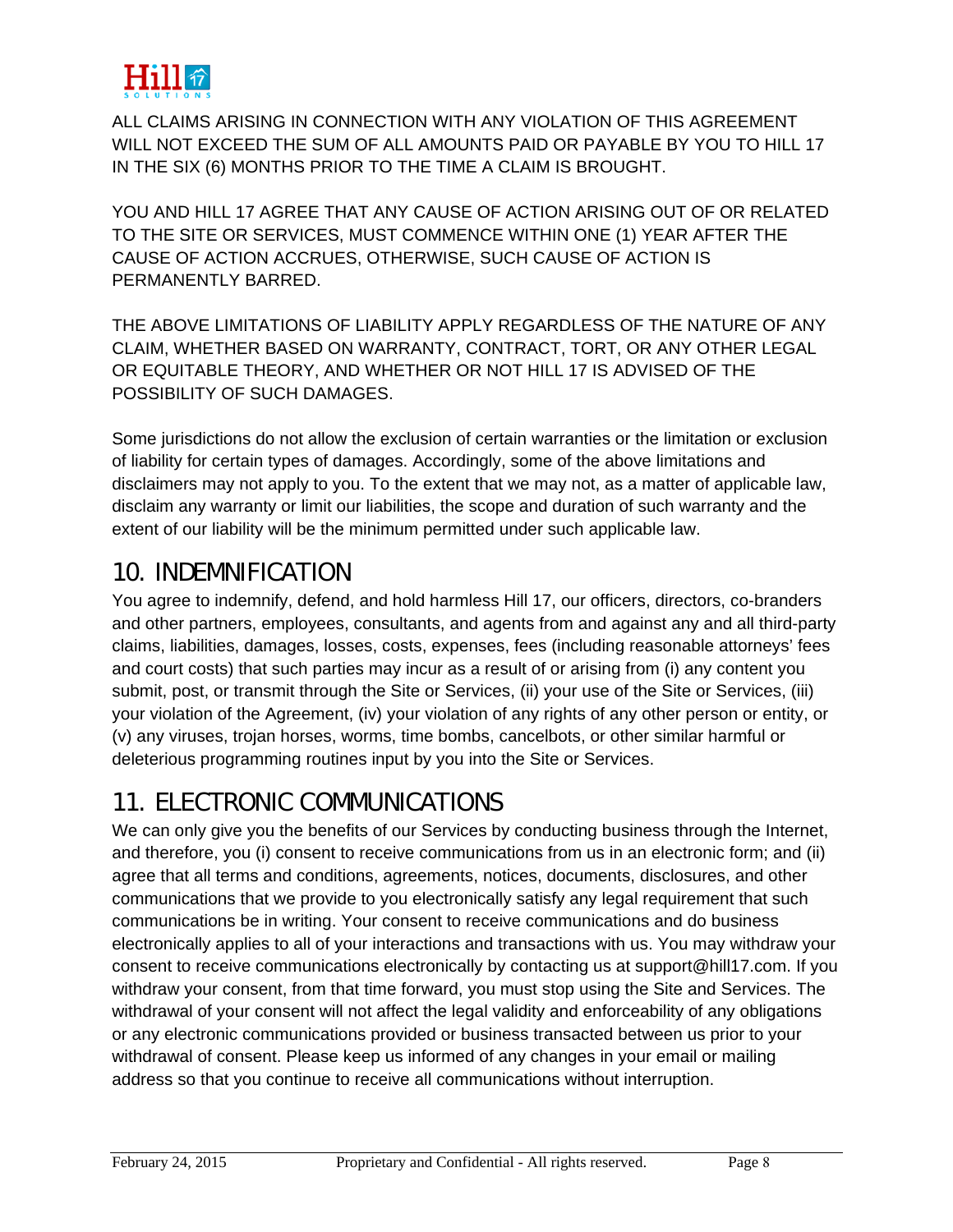

# 12. GEOGRAPHICAL RESTRICTIONS

We make no representation that all of the Services are appropriate or available for use in locations outside the United States or all territories within the United States. If you choose to access our Site and the Services, or make the Services available via the Publisher's Site, you do so on your own initiative and are responsible for compliance with local laws.

# 13. PUBLICITY

Unless you notify us in writing to the contrary, you agree that Hill 17 may use your company's or organization's name and logo for marketing purposes. We may use other related information, subject to your prior approval.

#### 14. MODIFICATIONS

(a) Terms of Agreement. In order to stay current on industry standards and best practices, we may change the terms of the Agreement from time to time. We will notify you of any changes that are deemed, in our sole discretion, to be material by posting notice of the changes on the Site and/or by email. Any such modifications become effective upon the earlier of (i) your acknowledgement of such modifications; or (ii) your continued access to and/or use of the Site or Services after we post notice of such modifications. It is your responsibility to check the Site from time to time to view any such changes to the terms of the Agreement. If you do not agree to any changes, if and when such changes may be made, you must cease access to the Site and use of the Services.

(b) Site or Services. We reserve the right to modify or discontinue the Site or Services. If you object to any such changes, your sole recourse will be to cease access to the Site or Services. Continued access to the Site or Services following notice of any such changes will indicate your acknowledgement of such changes and satisfaction with the Site or Services as so modified.

# 15. TERMINATION

You may terminate this Agreement at any time by ceasing to access and use the Site and Services. We may, at our sole discretion, terminate your access to and use of the Site and/or the Services for any reason with or without prior notice. In the event of any termination, you will immediately cease access to the Site and/or the applicable Services, and we will no longer provide you such Services. Any payment obligations incurred by you prior to termination of the Agreement shall survive termination of the Agreement until paid. You agree that we shall not be liable to you or any third party for termination of your access to the Site and Services.

# 16. NO ENDORSEMENT OF USE

We do not endorse any Publishers or Hill 17 Auditors or any opinion, recommendation, or advice expressed by any Publishers or Hill 17 Auditors, and we expressly disclaim any and all liability in connection with any use of the Services by Publishers, Hill 17 Auditors, or anyone else.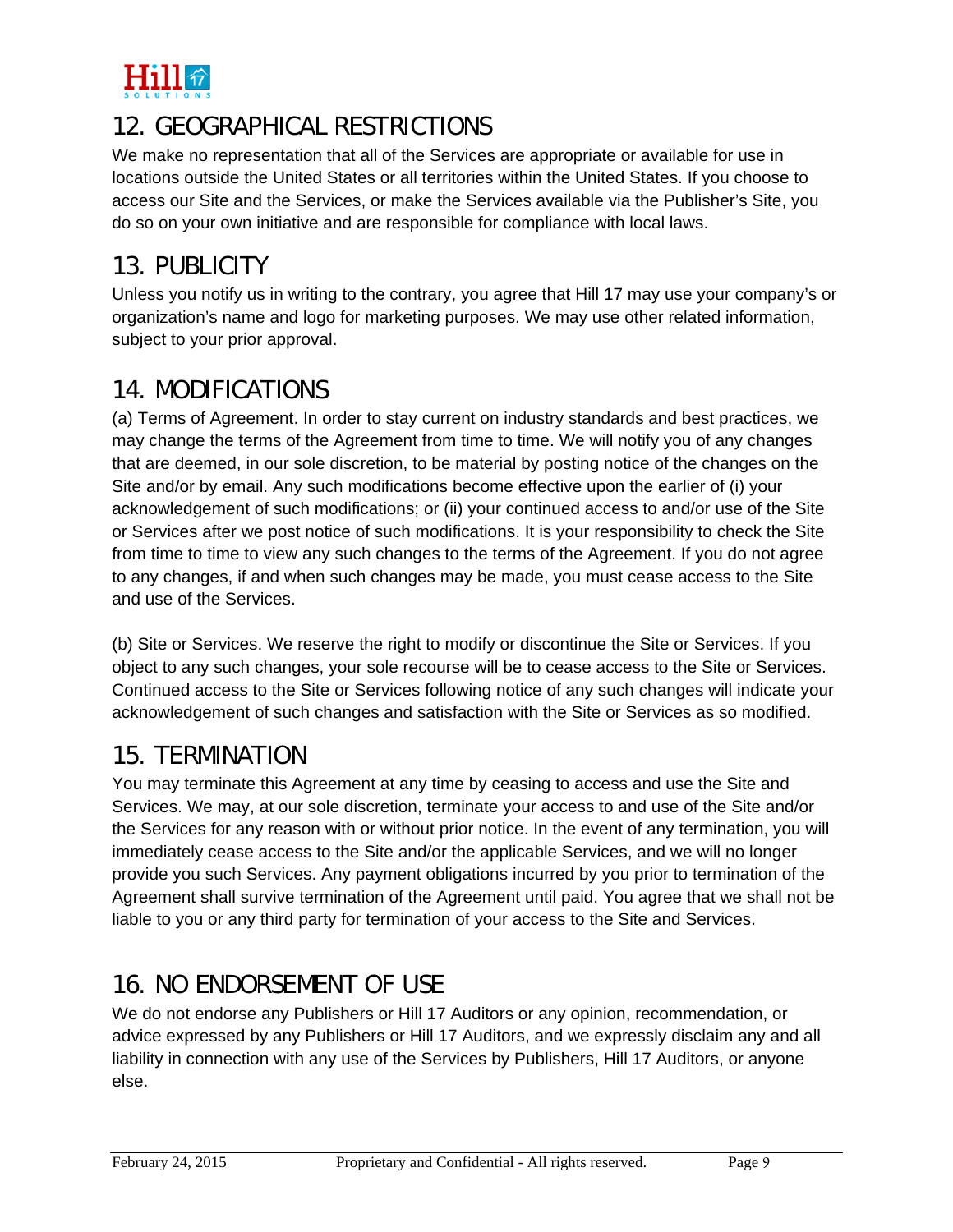

#### 17. SURVIVAL

Any provisions regarding ownership, confidentiality and any licenses that by their terms survive termination, as well as Sections 8, 9, 10, 12, 13, 14, 15, 20, 21, 22 and 23, will survive the expiration or termination of the Agreement for any reason.

# 18. NOTICE; VIOLATIONS

We may give notice to you by email, a posting on the Site, or other reasonable means. You must give notice to us in writing via email to support@hill17.com or as otherwise expressly provided. Please report any violations of the Agreement to support@hill17.com.

#### 19. COMPLIANCE WITH LAWS

You are responsible for compliance with all applicable laws.

# 20. CHOICE OF LAW AND VENUE

The Agreement and the relationship between you and Hill 17 will be governed by the laws of the Commonwealth of Delaware, without giving effect to any choice of laws or principles that would require the application of the laws of a different country or state. Any legal action, suit, or proceeding arising out of or relating to the Agreement or your use of the Site or Services must be instituted exclusively in the US District Court in Camden New Jersey or Gloucester County, New Jersey and in no other jurisdiction. You further consent to exclusive personal jurisdiction and venue in, and agree to service of process issued or authorized by, any such court. The Uniform Computer Information Transactions Act (UCITA) shall not apply to the interpretation of this Agreement.

# 21. ASSIGNMENT

You may not assign, by operation of law or otherwise, any rights or delegate any duties under the Agreement to any third party without prior written consent by Hill 17. Any purported assignment lacking such consent will be void at its inception. Hill 17 may assign all or part of its rights and/or delegate all or part of its duties under the Agreement to any party and in its sole discretion, upon notice of assignment by publishing such notice on the Site or through the Services.

### 22. NON-WAIVER

Any delay or failure by us to exercise or enforce any right or provision of the Agreement will not constitute a waiver of such right or provision. No waiver by us will have effect unless such waiver is set forth in writing, signed by us; nor will any such waiver of any breach or default constitute a waiver of any subsequent breach or default.

### 23. ENTIRE AGREEMENT

The Agreement (including all applicable addenda, statements of work, and orders to this Agreement that are accepted by Hill 17), constitutes the complete and exclusive agreement between you and us with respect to the subject matter hereof, and supersedes all prior oral or written understandings, communications, or agreements. If for any reason a court of competent